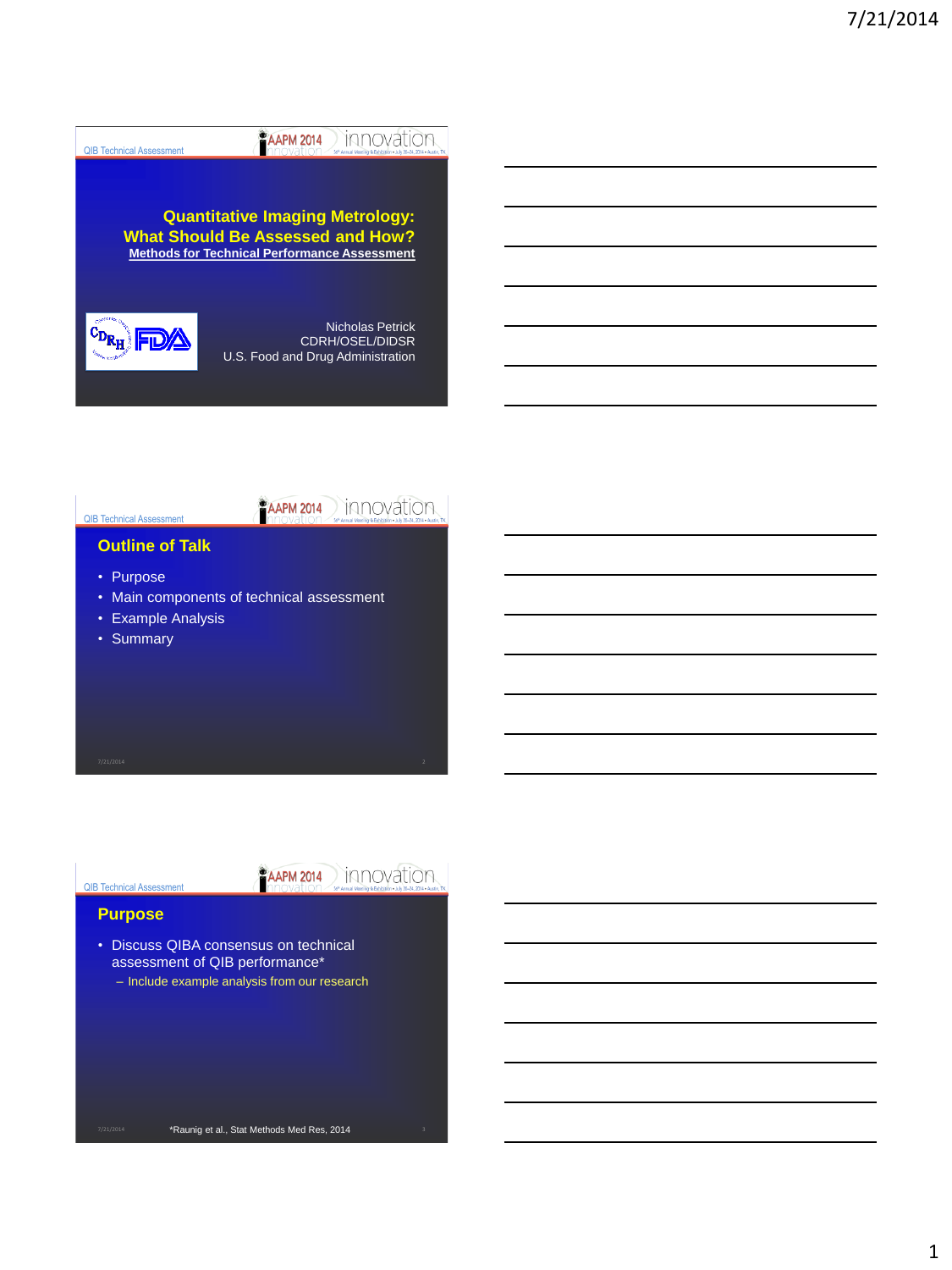



**FAAPM 2014** INNOVAtion

#### **QIB Technical Assessment**

- QIBs typically evaluated for reliability under study conditions
- Problem: QIB performance evaluation often different from study-to-study
	- Partly due to differences in data set, etc.
	- Also due to analysis differences
		- *Ad hoc* metrics

QIB Technical Assessment

- Inconsistent use of statistical metrics
- Inconsistent terminology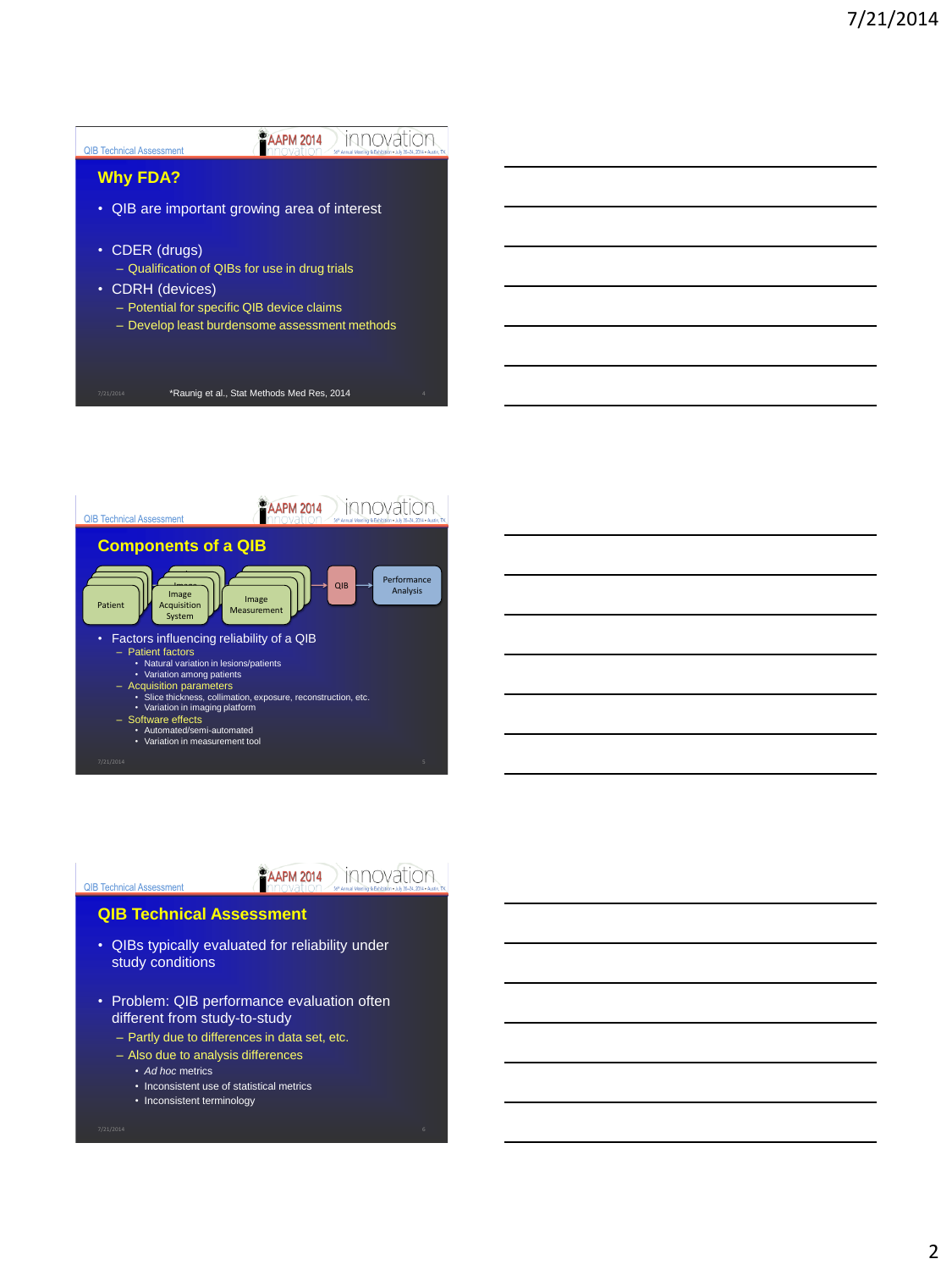



**FAAPM 2014** INNOVAtion

#### **Basic Technical Assessment Components**

• Bias/Linearity

QIB Technical Assessment

- Repeatability
- Reproducibility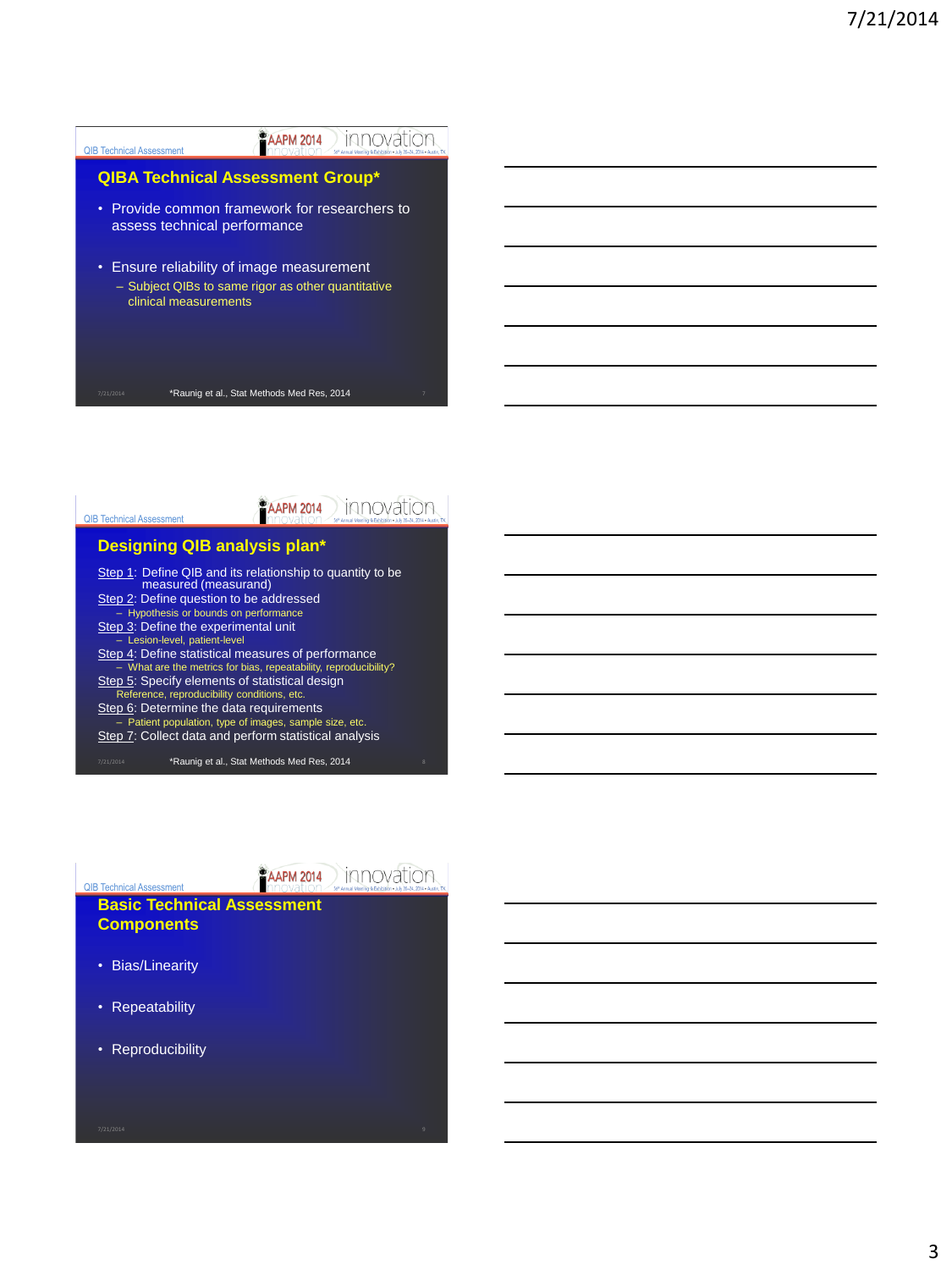



**FAAPM 2014** innovation

#### **Bias and Linearity**

- Relationship of QIB to reference standard (measurand)
	- $E(X|X = x) = f(x)$ 
		- $\cdot \hat{X}$ : Estimate
		- $\cdot$  X: Reference standard (measurand)
- Linearity
	- On average, change in  $x$  reflects a <u>proportional</u><br>change in  $\hat{X}$

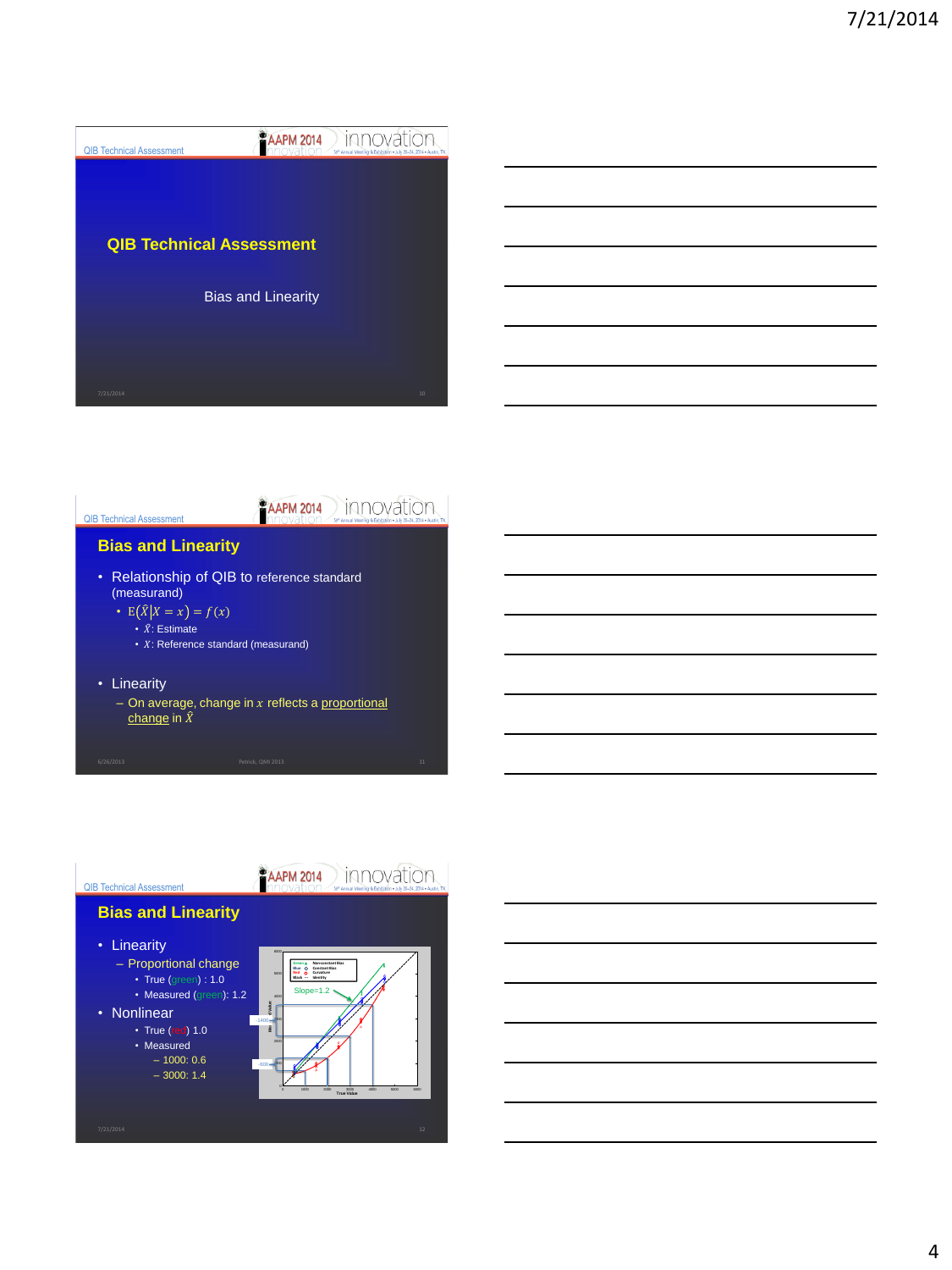







## • Visually assess

- measured vs reference – Define limits of
- quantitation
- Bias analysis – Utilize multiple replicates for multiple "truth" values



• Linearity analysis – Test for linearity • Sequential polynomial

testing

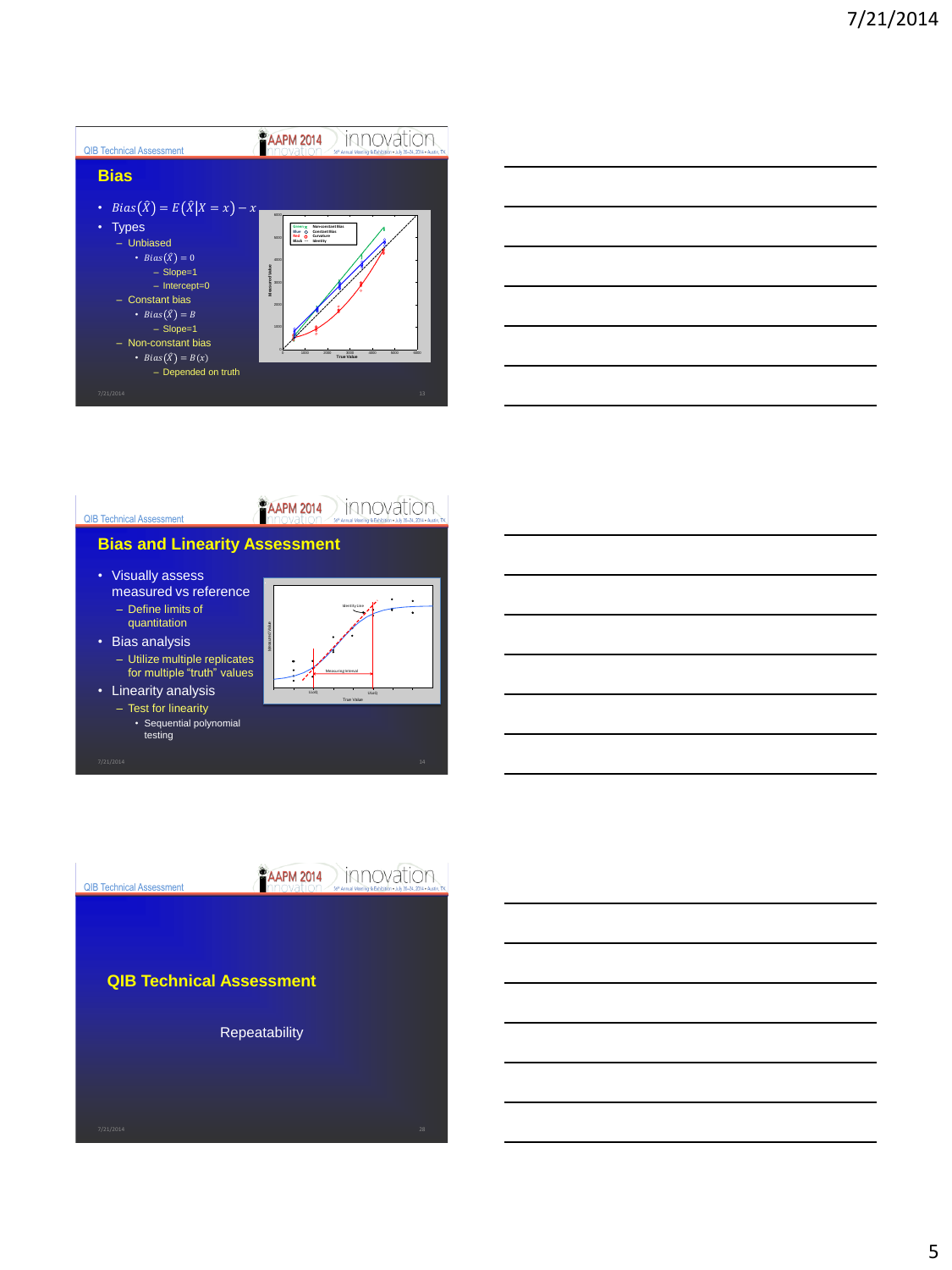

**FAAPM 2014** innovation

#### **Repeatability Metrics**

- Within-subject variance
	- $-\sigma_w^2 = E_p (E_r ((y_{ij} \mu_i)^2))$ • Repeat observations,  $j = 1, ..., k$ <br>• Patient,  $i = 1, ..., n$
- Repeatability Coefficient
	- Variance of difference in two independent measurements •  $RC = 1.96\sqrt{2\sigma_{\rm w}^2}$ , for normal data
	- Limits of Agreement
	- $\textit{LOA} = [-\textit{RC}, \textit{RC}]$
- Others
	- Intra-class correlation (ICC)
	- Within-subject coefficient of variation  $(wCV)$



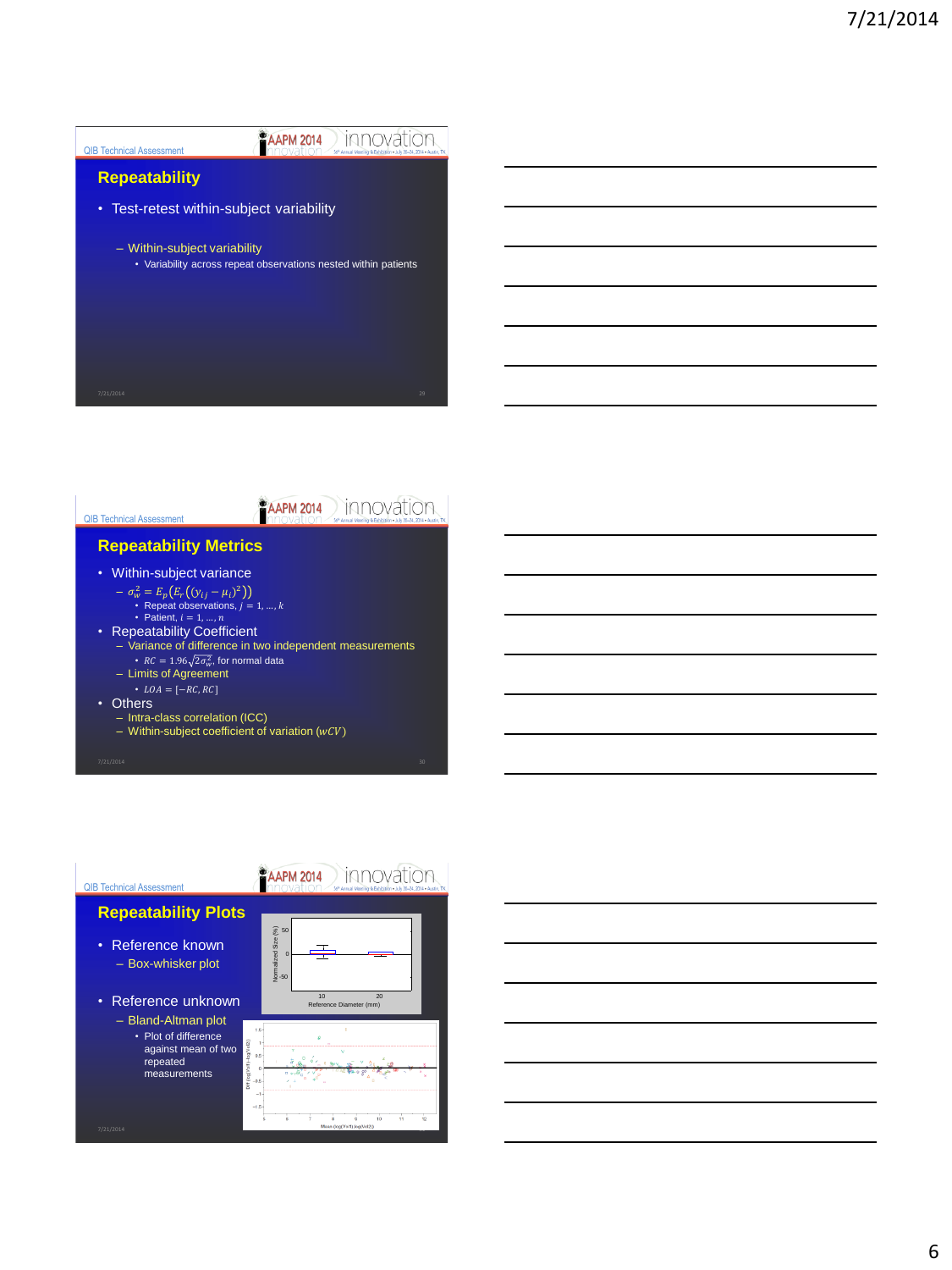



#### **Reproducibility**

- Variability of QIB under differing experimental conditions
- Evaluate QIB performance under varied but controlled conditions
	- Potential reproducibility conditions
		- Across scanners
		- Across QIB measurement tools
		- Across sites
		- Across readers/clinicians

### **PAAPM 2014** INNOVATION

#### **Reproducibility Metrics**

- Within-subject reproducibility variance  $-\sigma_{Reproduciibility}^2 = \sigma_{Repeataibility}^2 + \sigma_{between-conditions}^2$
- Reproducibility Coefficient
	- Variance for difference in two independent measurements
		- $\mathit{RDC} = 1.96 \sqrt{2\sigma_{\mathit{Reproduciability}}^2}$ , for normal data
	- Limits of Agreement
	- = [−, ]
- Others

QIB Technical Assessment

– Concordance correlation (CCC)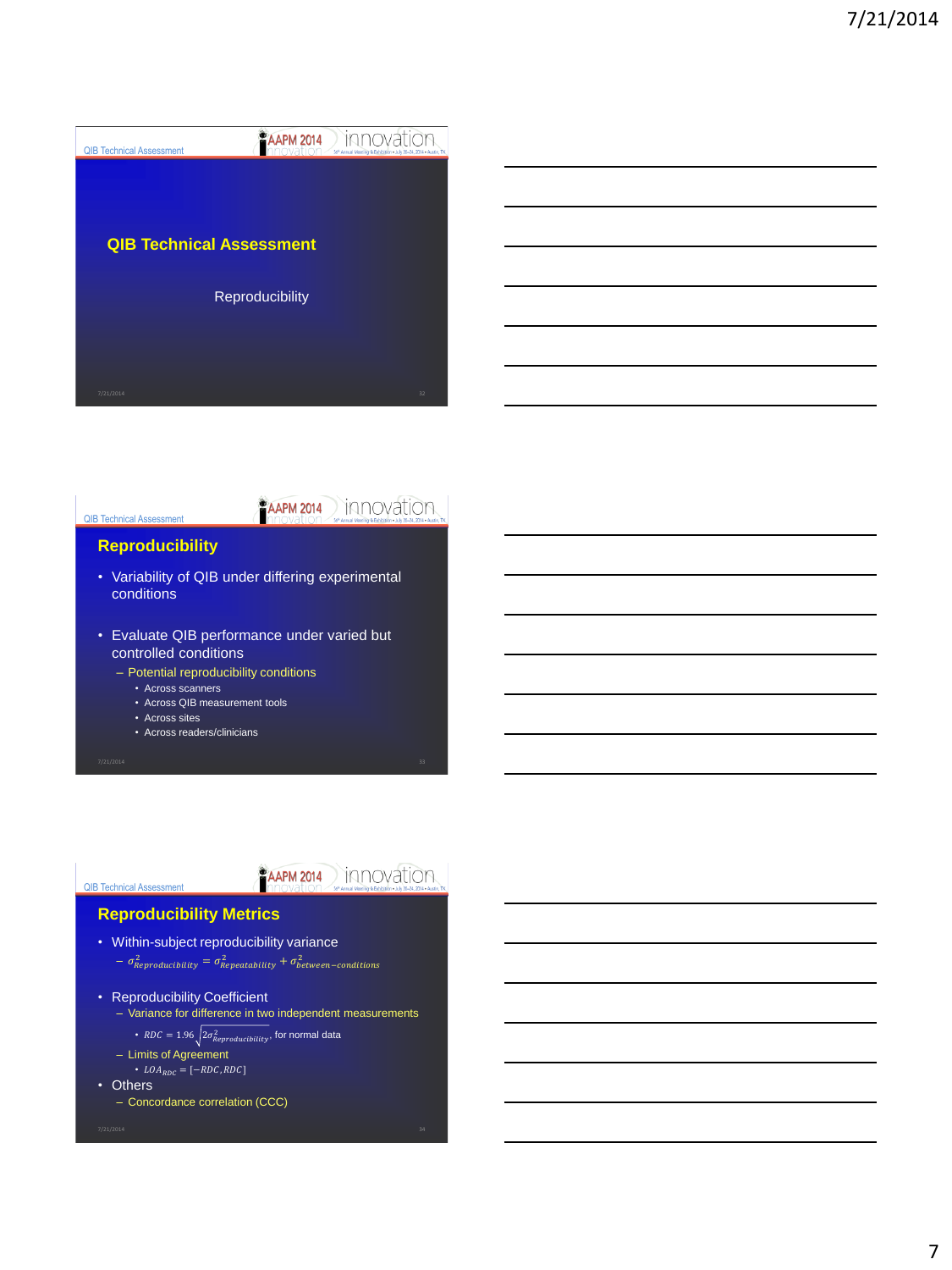| <b>QIB Technical Assessment</b>                                                                                     | <b>AAPM 2014</b><br>56 <sup>h</sup> Annual Meeting & Exhibition July 20-24, 2014 - Austin, TX                                       |  |  |
|---------------------------------------------------------------------------------------------------------------------|-------------------------------------------------------------------------------------------------------------------------------------|--|--|
| <b>Reproducibility Plots</b>                                                                                        | men                                                                                                                                 |  |  |
| • 2 Factors<br>- Scatter plots<br>• Regression<br>$-$ Slope= $0.97$<br>$-$ Intercept= $0.09$<br>- Bland-Altman plot | and 2 distance<br>1000<br>z<br>m<br>100<br>EXTRAS<br>(b)                                                                            |  |  |
| $-$ RDC= 0.234<br>$\cdot$ $\geq$ 2 Factors<br>- Box-whisker plot<br>7/21/2014                                       | 8.8<br>48<br>$\mathbf{a}$<br>18<br>$+1$<br>$\rightarrow$<br>4.3<br>$\mathbf{a}$<br>68<br>Mean (Group 81 log(Vol), Group 62 log(Vol) |  |  |





# **EAAPM 2014** MOVation

### QIB Technical Assessment **Purpose**

- Evaluate technical performance of a nodule volume estimation tool
	- Segmentation-based nodule volume estimation tool
	- Reproducibility condition
		- CT slice thickness ranges includes 075 mm & 1.5 mm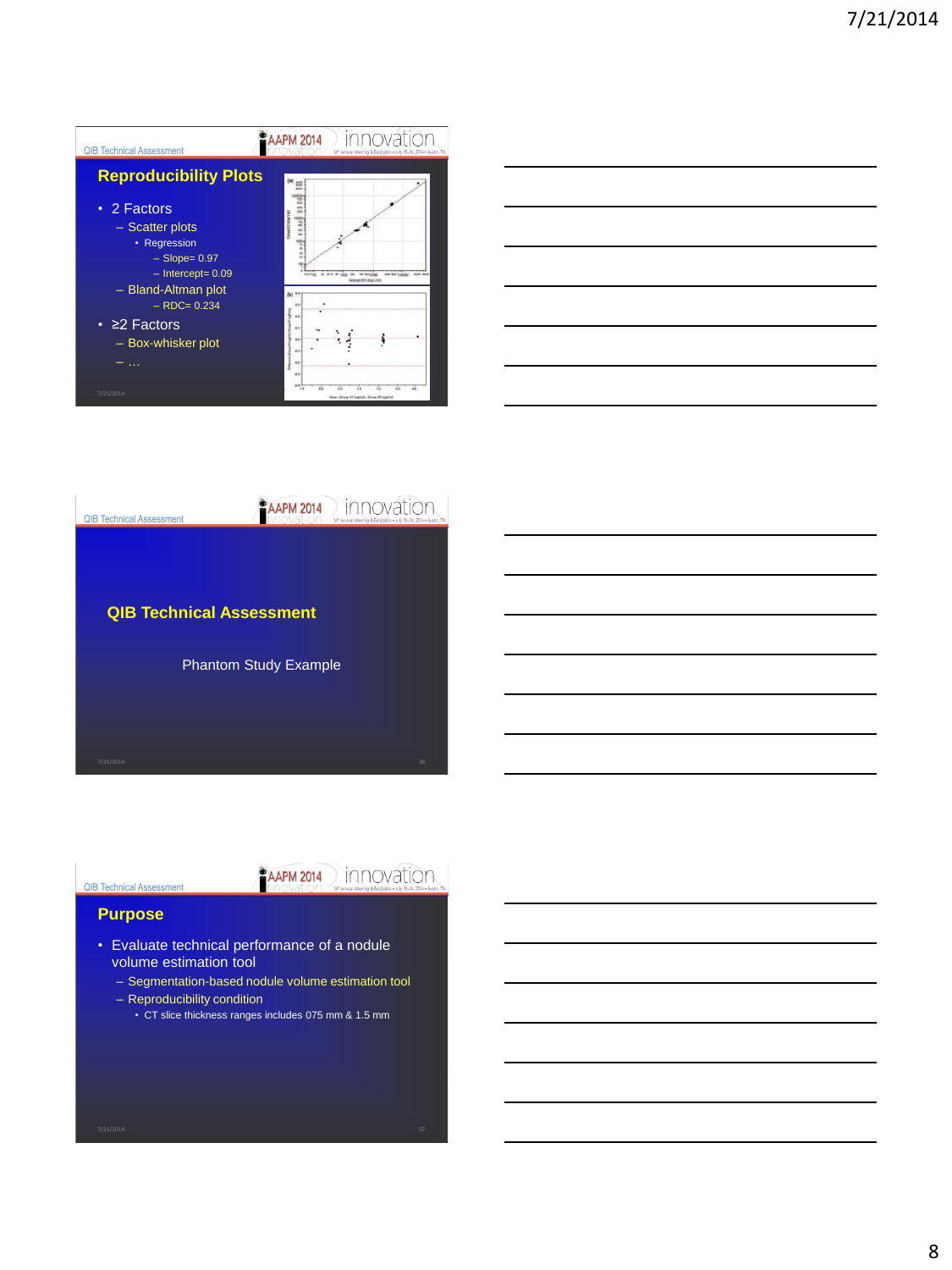

#### **AAPM 2014** innovation QIB Technical Assessment **Study Design** Phantom • Image collection J protocols 100 mAs – 10 repeat acquisitions 16×0.75 mm *Acquisition*  0.75 mm 1.5 mm Detailed Detailed *Reconstruction*





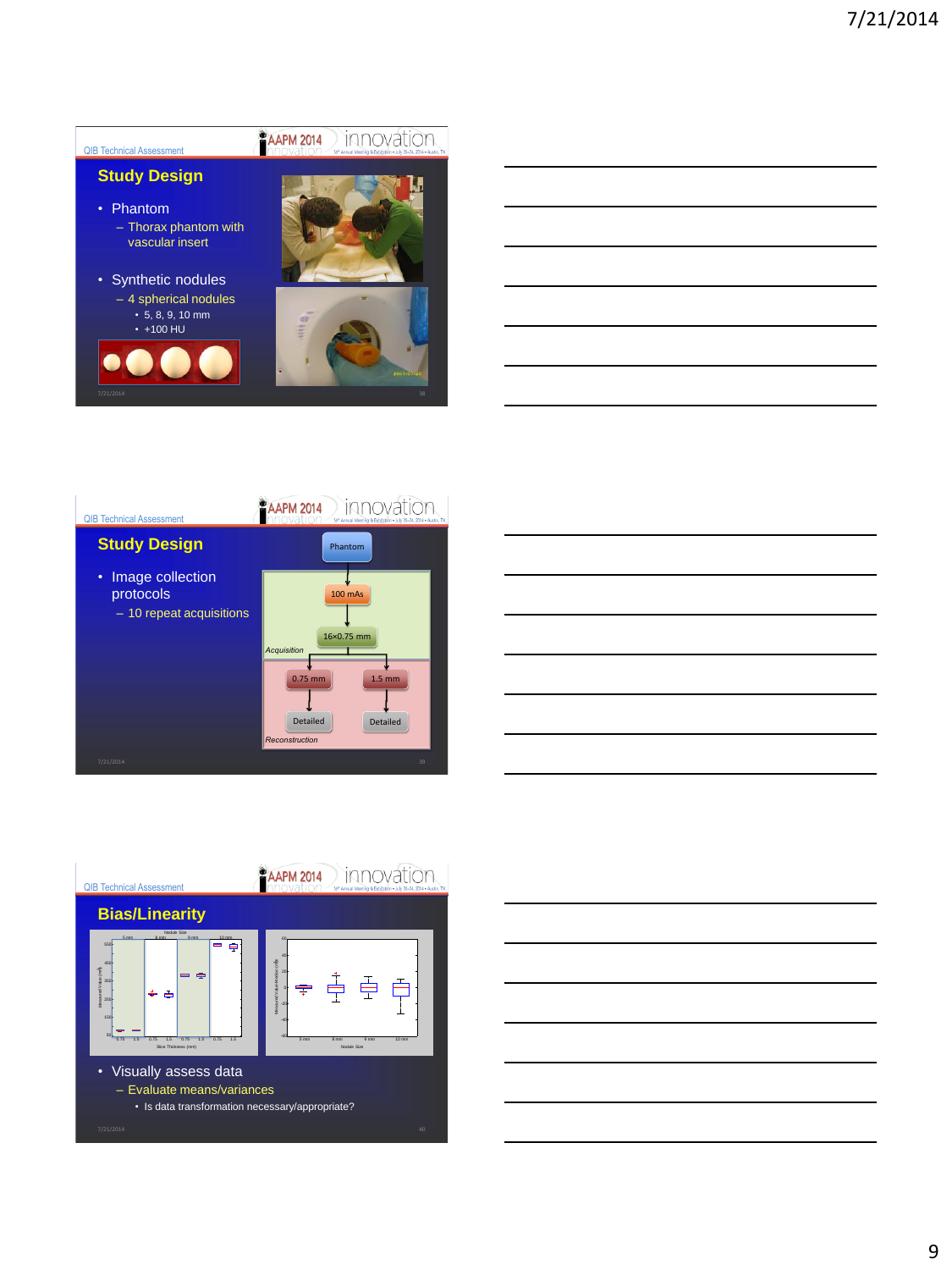

|  | - |
|--|---|
|  |   |
|  |   |
|  |   |